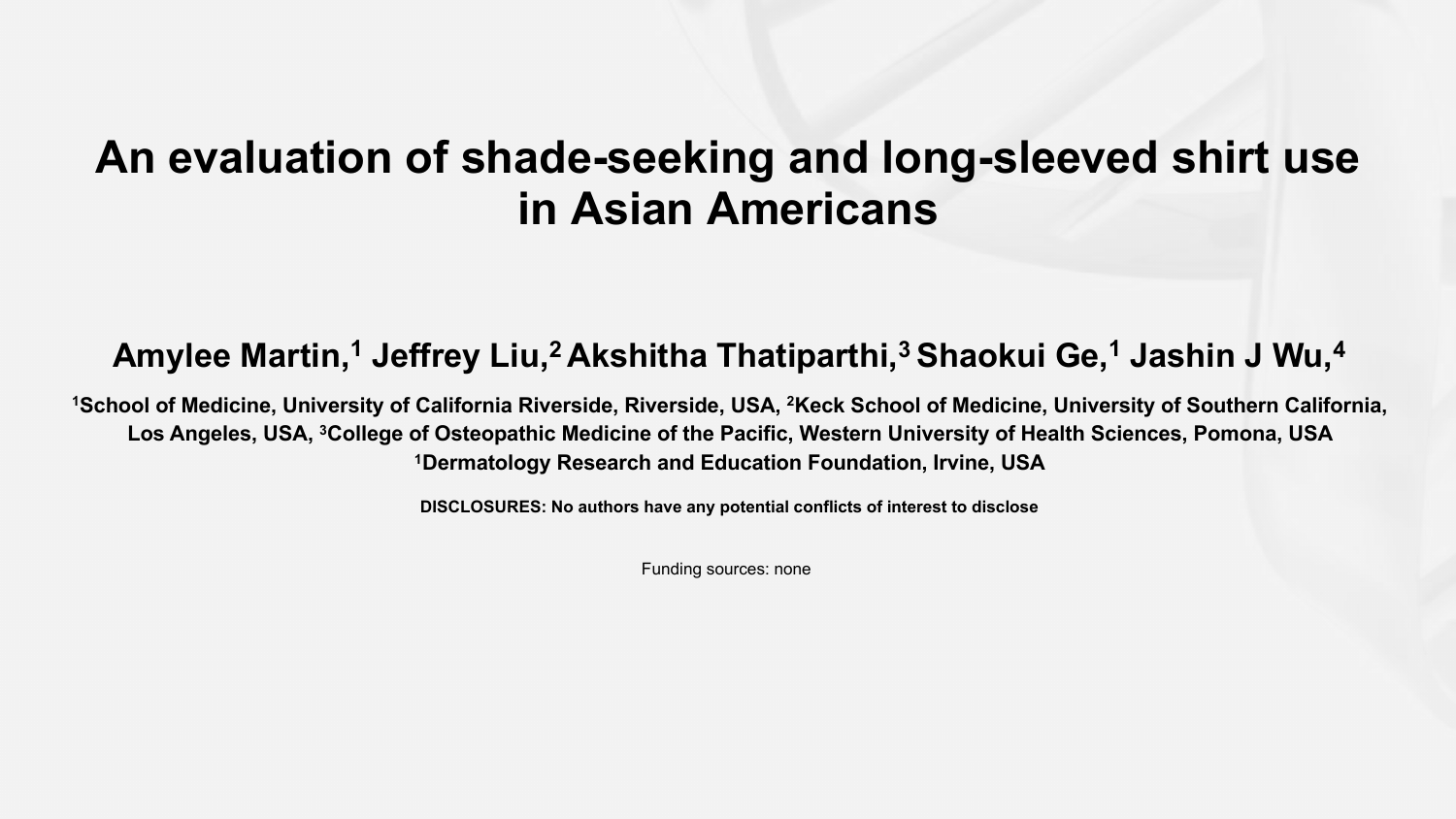# **BACKGROUND, OBJECTIVE, AND PATIENTS**

### **Background**

- Although Asian Americans have a lower risk of skin cancer compared to non-Hispanic whites, diagnosis is often delayed in this population, resulting in poor outcomes.<sup>1,2</sup>
- A previous study by our research team demonstrated that Asian Americans are significantly less likely to use sunscreen consistently compared to non-Hispanic whites (29% vs 35%, aOR 0.70, 95% CI: 0.59- 0.81, p<0.0001).<sup>3</sup>
- The National Health and Nutrition Examination Survey (NHANES), conducted annually by the National Center for Health Statistics, surveys non-institutionalized adult and children using a complex-multistage sampling design. Oversampling of Asian Americans was implemented in 2011.4

### **Objective**

1. Examine shade-seeking and long-sleeved shirt use in Asian Americans and non-Hispanic whites using the 2011-2018 National Health and Nutrition Examination Survey (NHANES) data.

### **Study Population**

- § The 2011-2018 NHANES administered the *dermatology questionnaire* to adults aged 20- 59 years old (n=14,934)
- § Of these 14,934 participants, 7246 identified as Asian American or non-Hispanic white
- § A total of 7173 Asian American and non-Hispanic white participants answered the shade-seeking and/or long-sleeved shirt question(s) and were included in the analyses

**<sup>1</sup>** Gupta AK, Bharadwaj M, Mehrotra R. Skin Cancer Concerns in People of Color: Risk Factors and Prevention. Asian Pac J Cancer Prev. 2016;17(12):5257-5264. Published 2016 Dec 1. doi:10.22034/APJCP.2016.17.12.5257. 2. Zheng YJ, Ho C, Lazar A, Ortiz-Urda S, Poor melanoma outcomes and survival in Asian Americans and Pacific Islanders, Journal of the American Academy of Dermatology(2020), doi: https://doi.org/10.1016/i.jaad.2020.08.086.

**<sup>3.</sup>** Martin A, Liu J, Thatiparthi A, Ge S, Wu JJ. Asian Americans less likely to wear sunscreen compared to non-Hispanic whites. J Am Acad Dermatol. Accepted Dec 28, 2020.

<sup>4.</sup> Paulose-Ram R, Burt V, Broitman L, Ahluwalia N. Overview of Asian American Data Collection, Release, and Analysis: National Health and Nutrition Examination Survey 2011-2018. Am J Public Health. 2017 Jun;107(6):916-921. 10.2105/AJPH.2017.303815. Epub 2017 Apr 20. PMID: 28426300; PMCID: PMC5425904.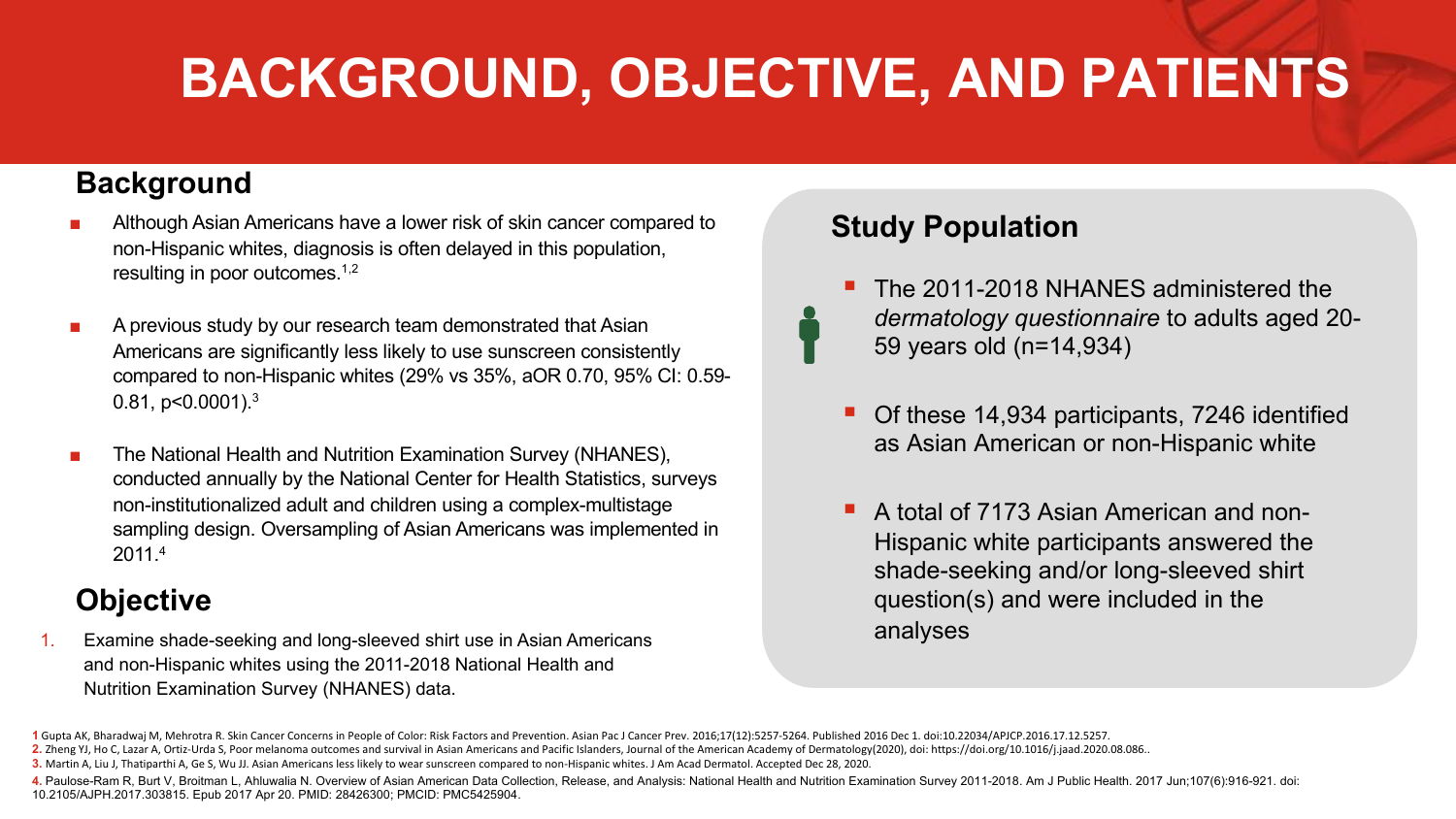## **STUDY DESIGN AND ANALYSES**

#### **Study Design**

**14,934 adults aged 20-59 years were administered dermatology questionnaire 7246 of these participants identified as Asian American or non-Hispanic white 7173 Asian American and non-Hispanic white participants responded to the shade-seeking and/or long-sleeved shirt question**

**Included in Analyses**

**\*When you go outside on a very sunny day, for more than one hour, how often do you Stay in the shade?**

**\*When you go outside on a very sunny day, for more than one hour, how often do you Wear a long sleeved shirt?**

#### **Analyses**

- § Participants responding "always" or "most of the time" when queried about shade-seeking or long-sleeved shirt use were considered to engage in these behaviors *consistently*.
- Participants responding "sometimes", "rarely", or "never" were considered to engage in these behaviors *inconsistently*.
- Exclusion criteria: participants answering "don't go out in the sun" when queried about shade-seeking
- § Multivariable logistic regression models were constructed
	- § Dependent variables: shade-seeking and longsleeved shirt use
	- Independent variable: race/ethnicity
	- § Covariates: skin reaction to sun, income, age, sex, marital status, education level, and body mass index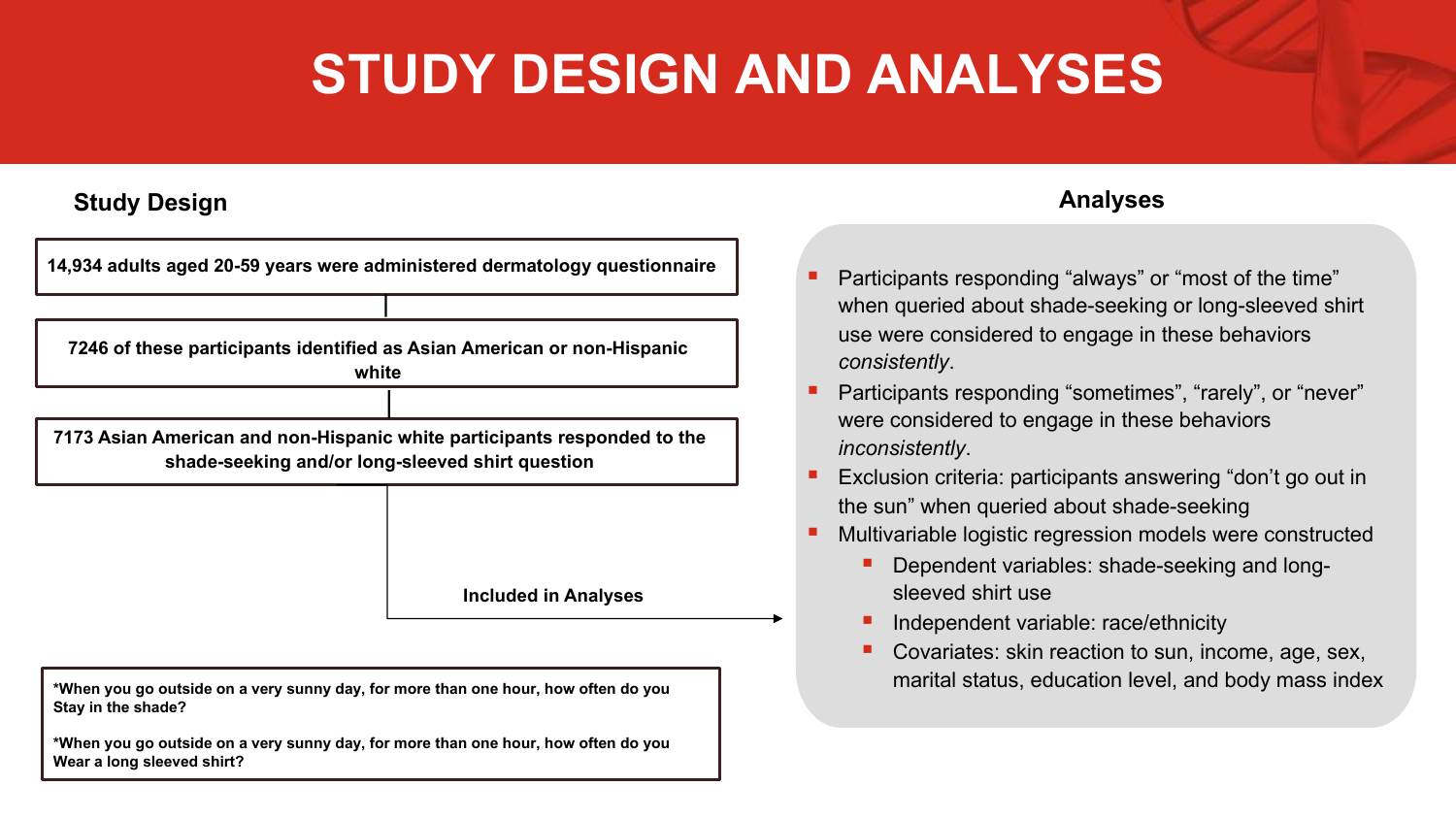## **Sample Characteristics: adults ages 20-59 years who identified as Asian American or NHW in the 2011-2018 NHANES**

| Characteristic                    | NHW.                                   | Asian Americans,                       | P value  |
|-----------------------------------|----------------------------------------|----------------------------------------|----------|
|                                   | weighted percent <sup>a</sup> (95% CI) | weighted percent <sup>a</sup> (95% CI) |          |
| Sex                               |                                        |                                        |          |
| Male                              | $50(48-51)$                            | 47 (45-49)                             | 0.025    |
| Female                            | 50 (49-52)                             | 53 (51-55)                             |          |
| Age Group (y)                     |                                        |                                        |          |
| 20-29                             | 24 (22-26)                             | $26(23-29)$                            | < 0.0001 |
| 30-39                             | $23(21-24)$                            | $28(25-31)$                            |          |
| 40-49                             | 24 (23-26)                             | 26 (24-29)                             |          |
| 50-59                             | 29 (27-31)                             | $20(18-22)$                            |          |
| $BMI$ (kg/m <sup>2</sup> )        |                                        |                                        |          |
| <18.5                             | $2(1-2)$                               | $3(2-4)$                               | < 0.0001 |
| 18.5-29.9                         | $61(59-63)$                            | 82 (80-84)                             |          |
| 30-34.9                           | $20(18-21)$                            | $12(10-13)$                            |          |
| 35-39.9                           | $9(8-10)$                              | $2(2-3)$                               |          |
| $40+$                             | $8(7-9)$                               | $1(1-2)$                               |          |
| <b>Marital Status</b>             |                                        |                                        |          |
| Married/living with partner       | $65(63-67)$                            | 71 (68-74)                             | < 0.0001 |
| Never married                     | $22(20-24)$                            | $23(21-26)$                            |          |
| Widowed, divorced, separated      | $13(12-15)$                            | $6(5-7)$                               |          |
| <b>Highest Level of Education</b> |                                        |                                        |          |
| High school                       | $21(19-23)$                            | $13(10-16)$                            | 0.0005   |
| Less than high school             | $8(6-10)$                              | $9(8-12)$                              |          |
| More than high school             | 71 (68-74)                             | 78 (73-82)                             |          |
| <b>Annual Household Income</b>    |                                        |                                        |          |
| $\geq$ \$20,000                   | 90 (88-92)                             | 93 (91-94)                             | 0.042    |
| $<$ \$20,000                      | $10(8-12)$                             | $7(6-9)$                               |          |
| <b>Skin Reaction to Sun</b>       |                                        |                                        |          |
| Mild or no reaction               | 81 (80-82)                             | 97 (95-97)                             | < 0.0001 |
| Severe sunburn±blistering         | 19 (18-20)                             | $3(3-5)$                               |          |